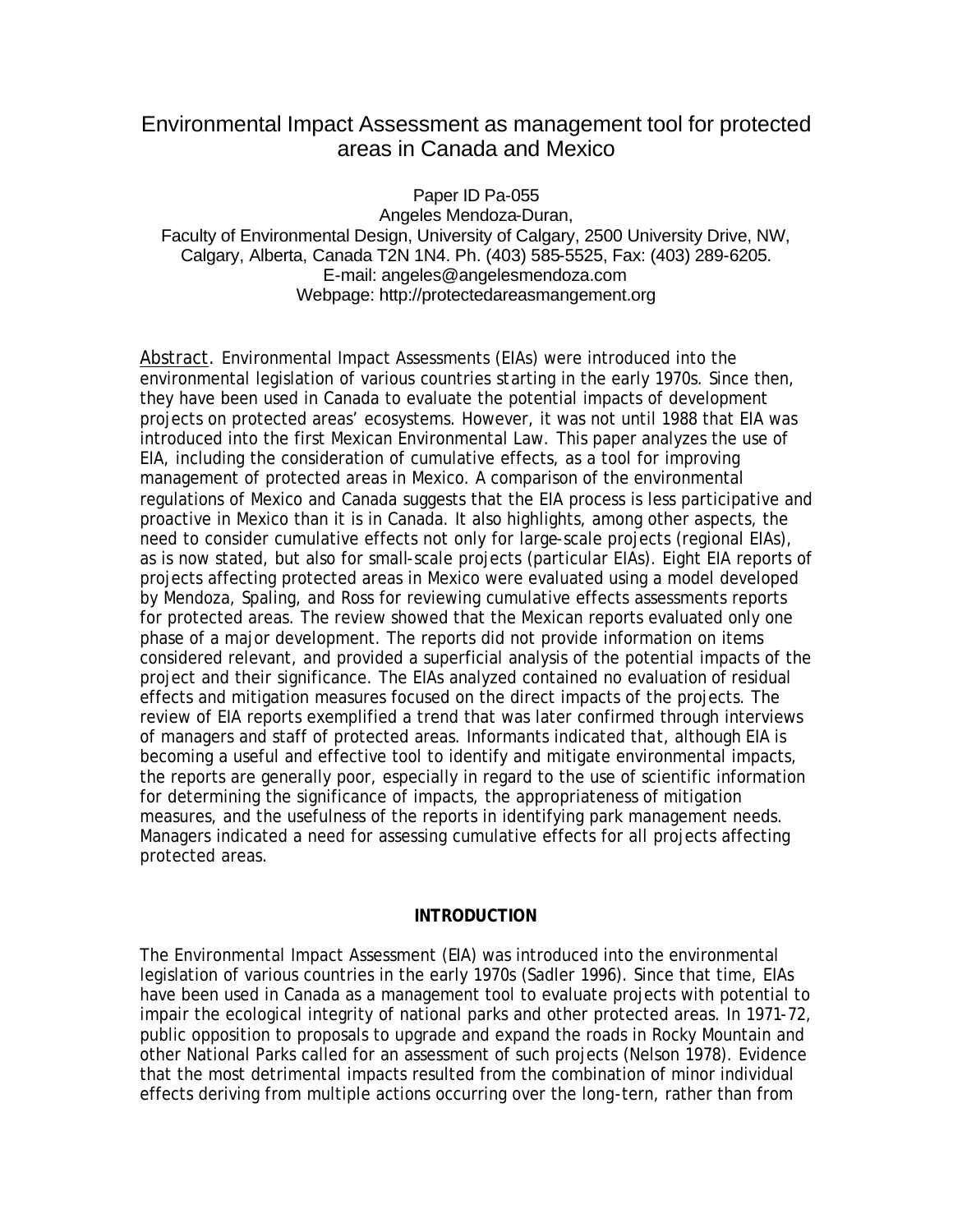direct major actions, demonstrated the need to identify and evaluate the significance of cumulative effects (CEQ 1999). The *Canadian Environmental Assessment Act* (CEA Act hereinafter, GC 2003) requires all EIA studies to consider cumulative effects (s. 16(1)). In compliance with the *Act* and with the policy commitment of the Federal Government to sustainable development, Parks Canada along with other government and non-governmental organizations have taken an additional step and have carried out cumulative effects assessments for protected areas (Mendoza et al. 2002).

EIA was introduced in Mexico in 1988, when the first Mexican Environmental Law (*Ley del Equilibrio Ecologico y Proteccion al Ambiente* or *LGEEPA*, SEMARNAT 2001, 2003) was passed by the Congress. *LGEEPA* was reviewed in 1996 and it has been amended in 2001 and 2003. This paper analyzes the use of the EIA as a management tool for protected areas and the treatment that cumulative effects receive both in applicable regulations and in the actual practice of environmental impact assessment (EIA) in Mexico. In this paper, the assessment of cumulative effects (CE) is considered as part of the EIA process, based on the *CEA Act* and on Duinker (1994), who refers to Cumulative Effects Assessment as "EIA done right." The *Canadian Environmental Assessment Act* (GC 2003) is taken as a reference point because of Canada's longer history in the use of EIA. The goal of this inter-state comparison is to determine if there are elements of EIA process, as it is followed in Canada, that could help to improve EIA practice in comparable situations in the protected areas of Mexico.

Three questions guide this research:

- What are the main similarities and differences between Canadian and Mexican legislation regarding EIA and cumulative effects (CE)?
- Are CEs considered in EIA reports?
- If there is need for improving EIA practice in Mexico for protected areas, what do managers think are the main problems and possible solutions?

## **METHODOLOGY**

The methodology used to answer these questions integrates four data sources: 1) Document Review. The following acts, statutes and regulations that govern EIA practice and management of protected areas in Mexico and Canada were reviewed to answer what to determine the main similarities and differences regarding the application of EIA to protected areas:

- *Canadian Environmental Assessment Act* (GC 2003),
- *Canada National Parks Act* (GC 2000),
- *General Law of Ecological Equilibrium and Environmental Protection* (*Ley General del Equilibrio Ecológico y Protección al Ambiente*; *LGEEPA* hereinafter, SEMANAT, 2001, 2003),
- Regulations of the *LGEEPA in Matters of Environmental Impact* (EIA Regulations hereafter, *Reglamento de la LGEEPA en Materia de Impacto Ambiental*, SEMANAP, 2000b),
- *Regulations of the LGEEPA in Matters of Natural Protected Areas* (*Protected Area Regulations* hereinafter, *Reglamento de la LGEEPA en Materia de Areas Naturales Protegidas*, SEMANAP, 2000a).

2) Case studies. Following Yin (1994), four protected areas were selected as case studies for examination of EIA Reports and to interview managers and staff. The names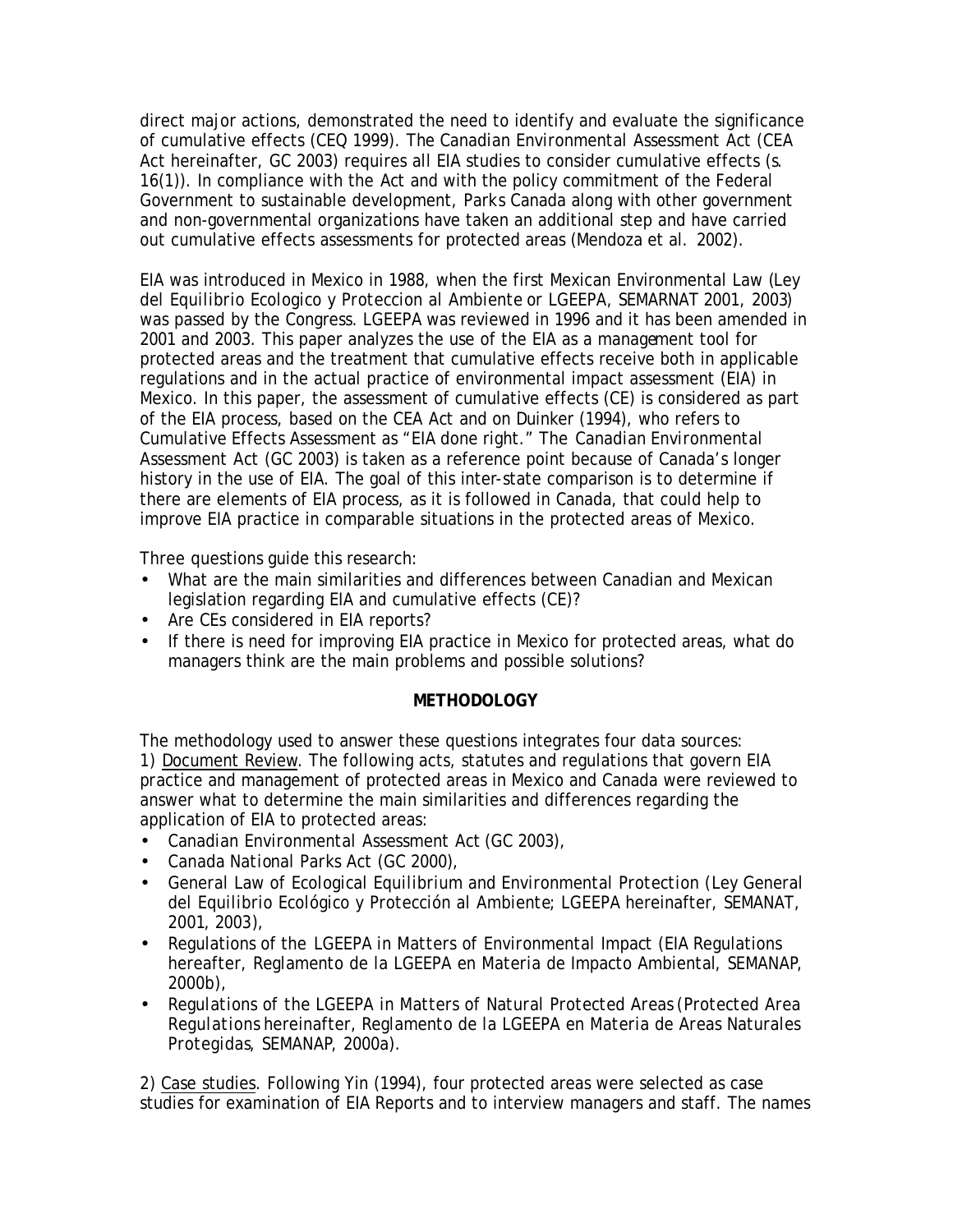of key informants and of the protected areas are not disclosed to respect anonymity requests. The following criteria were used in the selection of protected areas:

- official recognition of the protected area as part of the national system of protected areas;
- relevance of the protected area for biodiversity conservation nationally and in North America;
- presence of populations of endangered migratory species shared by Canada and Mexico: Golden Eagle (*Aquila chrysaetosi*), Bald Eagle (*Haliaeetus leucocephalus*), Piping Plover (*Charadrius melodu*s), Burrowing Owl (*Athene cunicularia*), Peregrin Falcon (*Falco peregrinus*), Sharp-shinned Hawk (*Accipiter striatus*), Cooper's Hawk (*Accipiter cooperi*), and Monarch Butterfly (*Danaus plexippus*);
- presence of a management team; and
- adoption of a working management plan.

The areas selected consisted of two Biosphere Reserves, one National Park, and one Wildlife Refuge.

### 3) Review of EIA reports

Eight EIA reports of projects taking place inside or adjacent to protected areas were compared with a model used in a previous study (Mendoza et al. 2002). The model has 61 items organized in three sections: (1) scoping, (2) study area and methods, and (3) management of environmental impacts. Each item is scored from 0 to 4 based on the quality of the treatment given to each element (0 means no treatment at all, while 4 indicates good qualitative or quantitative treatment, in the context of each item). The reports dated from 1992 to 2001 (Table 1).

| Year | Purpose                                                                    | Author or proponent           |
|------|----------------------------------------------------------------------------|-------------------------------|
| 1992 | Modification of a canal, Yucatán (Canal)                                   | <b>CINVESTAV</b>              |
| 1994 | Rehabilitation of a salt mine, Yucatán (Salt<br>mine)                      | Industria Salinera de Yucatán |
| 1997 | Cupper Mining, Sonora (Metal Mining)                                       | Minera Teck                   |
| 1998 | Valuation of a limestone mining deposit,<br>Sonora (Limestone)             | Americal                      |
| 2000 | Extraction of material for road construction,<br>Sonora (Bank of Material) | <b>ARL Construcciones</b>     |
| 2000 | Town expansion, Rio Lagartos, Yucatán. (Rio<br>lagartos)                   | Consultores en Ecosistemas    |
| 2000 | Construction of transmission towers, Sonora.<br>(Phone tower)              | Movitel del Noroeste          |

| Table 1. Environmental Impact Assessment Reports reviewed in this study. Names |  |
|--------------------------------------------------------------------------------|--|
| in parenthesis are used in Table 3)                                            |  |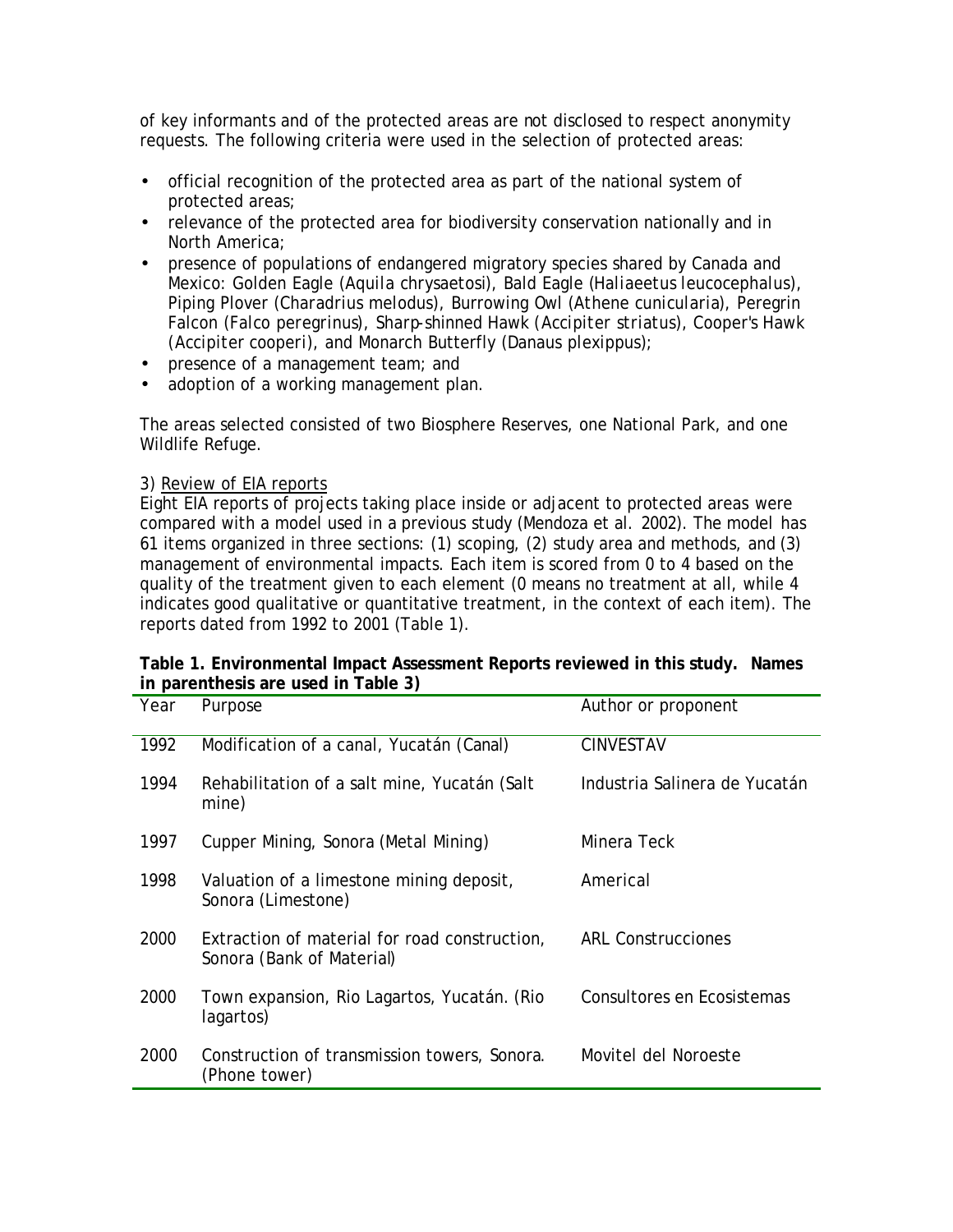| 2001 | Town expansion, San Felipe, Yucatán. (San |  | Consultores en Ecosistemas |
|------|-------------------------------------------|--|----------------------------|
|      | Felipe)                                   |  |                            |

### 4) Key Informant interviews

Between November 2002 and November 2003, twelve key informant interviews (Punch 1998; Yin 1994) were conducted with managers and staff of the case studies and four more with directors of the National Commission on Natural Protected Areas (CONANP, Comisión Nacional de Areas Naturales Protegidas). Non-structured interviews were centred on environmental impact assessments and included related topics such as management, legislation, and barriers and driving forces to improve EIA. To respect anonymity requests, key informant identity is not disclosed. Throughout the document, the information provided by interviewees is referred to only as 'Informant'.

### **RESULTS AND DISCUSSION**

### **I. Environmental law**

This section summarizes the main similarities and differences between Canadian and Mexican legislation regarding the use of EIA and cumulative effects (CE) for protected areas management (Table 2).

Environmental Law. In Canada, the *Canadian Environmental Assessment Act* (GC 2003) regulates EIA. The Canadian Environmental Assessment Agency is the authority responsible for administering the EIA process and any other requirements or procedures that derive from the *CEA Act*. The *Canada National Parks Act* (GC 2000) regulates management of national parks In Mexico, the *LGEEPA* regulates both EIA and protected areas. *EIA Regulations* (SEMARNAP 2000b) and Protected Areas regulations (SEMARNAP 2000a) derive from the *LGEEPA*.

Definition of environmental impact. Environmental impact has different meanings in Canada and Mexico. Whereas, in Canada, its meaning is restricted to human-caused (anthropogenic) impacts on the environment (*CEA Act* s. 2). In Mexico, it includes both natural disturbances and human-caused impacts (*EIA Regulations*, Art. 3.19). The definition is more ample in Canada, since it also considers changes to socio-economic and cultural conditions and includes historic, archaeological, palaeontologic, or architectonic values.

Types of EIA studies. In Canada, the *CEA Act* recognizes two types of studies, screening and comprehensive (e.g. s. 16(1)). The inclusion, exclusion, and comprehensive study lists of the *Act* determine the requirement to conduct one or the other. The Canadian Environmental Assessment Agency has the ability to refer classes of projects to a class screening (s. 19(1)). In addition, the *Act* enables the Minister of the Environment to refer the EIA study of a project to a mediation or review panel, depending on factors such as its complexity or public concern (e.g. s. 14(b) & 29). In Mexico, the *LGEEPA* considers two types of assessments; particular, for small-scale projects, and regional for large-scale projects. SEMARNAT has prepared guidelines for regional and particular environmental assessments of various activities (SEMARNAT 2004). The projects that require a regional EIA are listed on Art. 11 of the *EIA Regulations*. Some activities may qualify for presenting a Preventive Report, instead of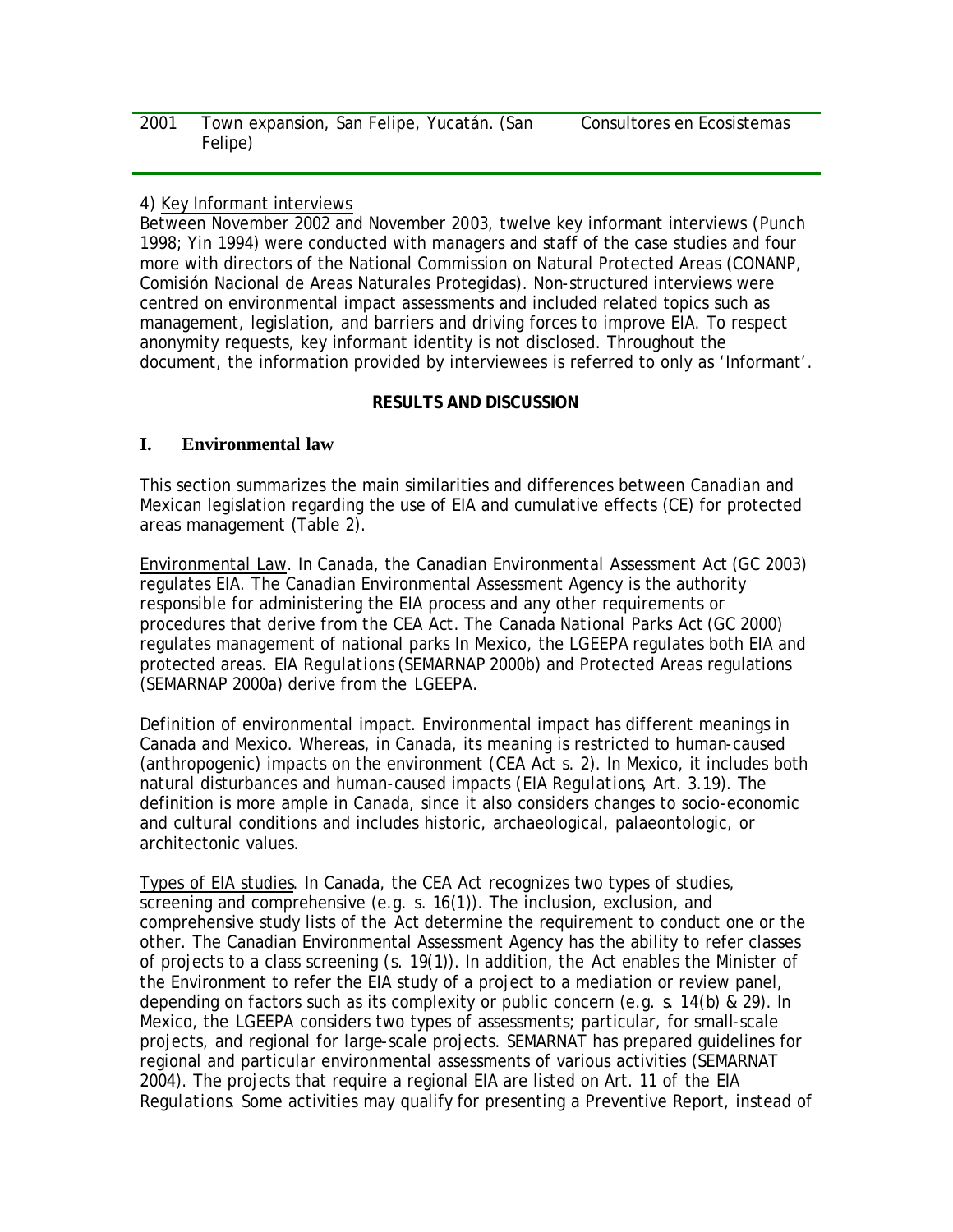a particular or regional EIA when they will take place in a region for which a zoning plan or activities for which official norms exist (Arts. 28, 31 *EIA Regulations*).

Cumulative Effects. The *CEA Act* requires all types of assessments to consider cumulative effects (s. 16(1)). By comparison, the *EIA Regulations* of the *LGEEPA* mention cumulative require assessment of cumulative effects only for regional EIAs (Art. 13).

Transboundary effects. The *CEA Act* indicates that a project may be referred to a mediation or review panel when, in the Minister's opinion, the project may cause significant impacts on other province(s) or state(s) when the project will be carried out outside Canada (ss. 10 & 46). Neither *LGEEPA's or the EIA Regulations* consider transboundary effects.

Precautionary principle. One of the purposes of the *CEA Act* is to ensure that projects do not cause significant impacts by enforcing consideration of the projects in a careful and precautionary manner (s. 4(1)(a)). This principle is not considered in the *LGEEPA* or its regulations.

Follow-up. Follow- up for the purposes of verifying the accuracy of Environmental Assessments and determining the effectiveness of mitigation measures is defined in the *CEA Act* (s. 2). It is specified as part of the EIA process (s. 14 (c)) and required for comprehensive studies (ss. 16(2)(c) & 53). Follow-up is not referred to in the *EIA Regulations or* under the *LGEEPA*.

Protected areas. The *CEA Act* (s. 48) enables the Minister to refer projects to a mediation or panel review when the projects may potentially have significant adverse environmental effects on parks. The same section requires consideration of the ecological integrity of those parks, as defined in the *Canada National Parks Act*, for determining the significance of impacts. It also indicates that the results of follow-up can be used for adaptive management (s. 38(5)). Similarly, the *Canada National Parks Act* indicates that maintenance or restoration of ecological integrity shall be the Minister's first priority when managing national parks (s. 8(2)). In Mexico, *EIA Regulations* under the *LGEEPA* specify the projects that require an EIA when they are carried out in protected areas, and the associated exceptions (Art. 5). *Protected Areas Regulations* indicate that the exploitation of natural resources inside protected areas will be authorized only when it brings benefits to the inhabitants of the reserves, when the use is sustainable and does not significantly affect the ecological equilibrium of the protected area's relevant ecosystems. The regulations require an environmental assessment for forestry, fishing, and mining use inside protected areas (Art. 81).

Public participation and access to information. Both the *CEA Act* ( e.g. ss.4, 12.4, & 18) and *LGEEPA* (Title 5, chapters I, II, & VII) require the introduction of information about EIA reports under review into a public registry to allow for public input. Public participation in Canada is considered throughout the EIA process, and into the review stage of the study; this includes solicitation of normative input, such as comments on the elements that comprehensive studies should deal with. The mediation process and the review panel are two of the alternatives used to promote public participation on the EIA process. Public participation in Mexico does not include direct involvement in the review process, but consists mainly of the invitation to submit comments on the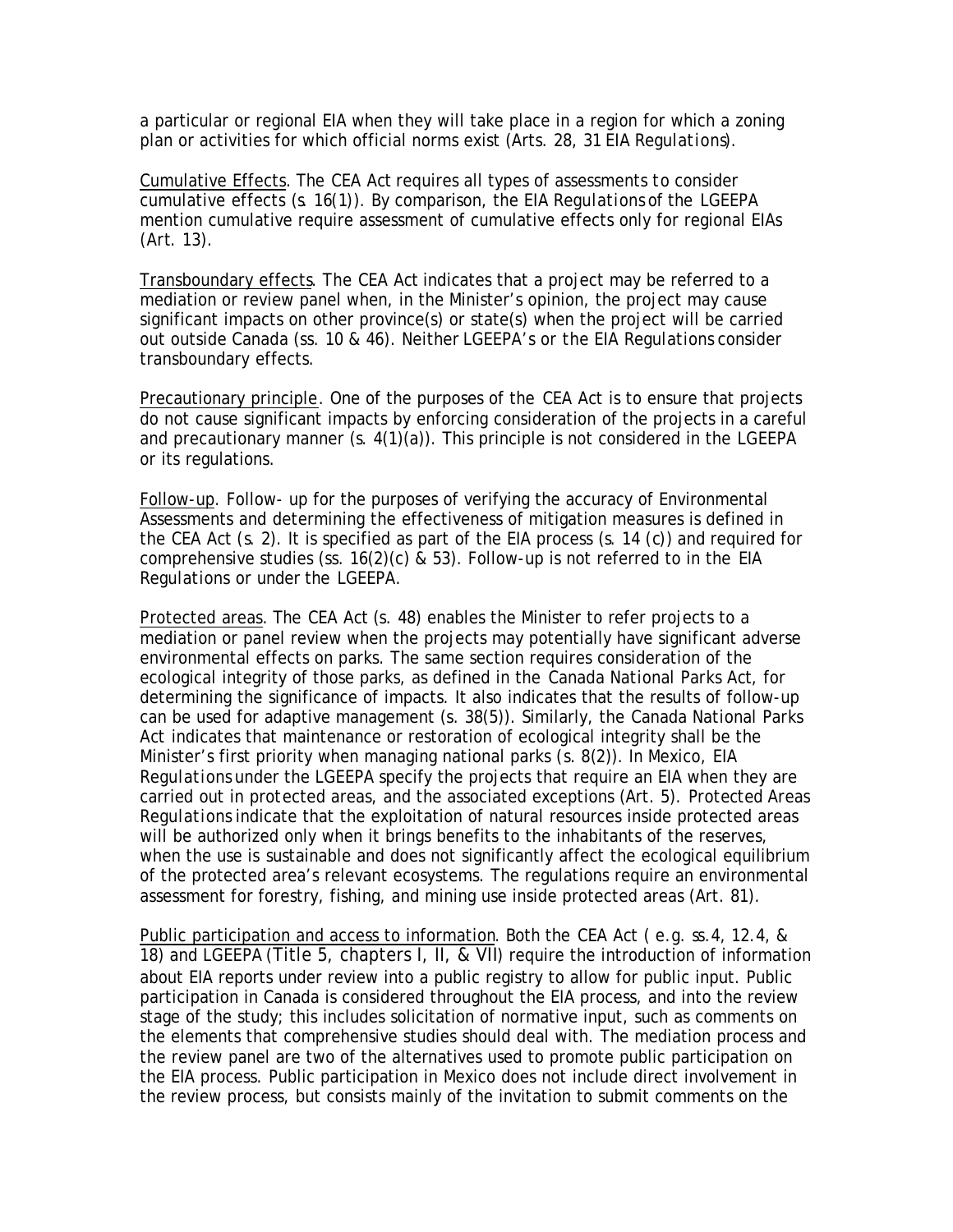EIA reports that are being reviewed by SEMARNAT. In controversial cases, SEMARNAT may set a one-day meeting to air publicly significant issues.

**Table 2. Main similarities and differences on EIA between Mexico and Canada** (Based on GC 2000, GC 2003, SEMARNAP 2000a, SEMARNAP 2000b, SEMARNAT 2001, 2003).

|                                                          | <b>Mexico</b>                                                                                                                                                                                                                   | Canada                                                                                                                                                                                                      |  |  |  |
|----------------------------------------------------------|---------------------------------------------------------------------------------------------------------------------------------------------------------------------------------------------------------------------------------|-------------------------------------------------------------------------------------------------------------------------------------------------------------------------------------------------------------|--|--|--|
| <b>EIA</b>                                               |                                                                                                                                                                                                                                 |                                                                                                                                                                                                             |  |  |  |
| Responsible authority for<br><b>EIA</b>                  | <b>SEMARNAT</b>                                                                                                                                                                                                                 | Canadian Environmental<br><b>Assessment Agency</b><br>CEA Act                                                                                                                                               |  |  |  |
| Regulations on EIA                                       | LGEEPA<br><b>LGEEPA EIA Regulations</b>                                                                                                                                                                                         |                                                                                                                                                                                                             |  |  |  |
| <b>Protected Areas</b>                                   |                                                                                                                                                                                                                                 |                                                                                                                                                                                                             |  |  |  |
| Responsible authority<br>Regulations                     | <b>SEMARNAT</b><br><b>LGEEPA Protected Areas</b>                                                                                                                                                                                | Parks Canada<br>Canada National Parks Act                                                                                                                                                                   |  |  |  |
| Enforcement authority<br>Similarities and<br>differences | Regulations on<br>PROFEPA inspectors                                                                                                                                                                                            | Park wardens                                                                                                                                                                                                |  |  |  |
| Definition of Environmental<br>impact                    | Includes changes to the<br>environment caused by the<br>action of man or nature.<br>Considers changes to<br>ecosystems and risk to<br>human health, but not<br>changes on cultural<br>heritage or socio-economic<br>conditions. | Includes any change that a<br>project may cause on the<br>environment. Considers<br>changes on the natural and<br>cultural heritage and on<br>socio-economic or cultural<br>conditions and human<br>health. |  |  |  |
| Types of EIA                                             | Particular<br>Regional<br>Preventive report                                                                                                                                                                                     | Screening<br>ComprehensiveClass<br>screenings                                                                                                                                                               |  |  |  |
| Cumulative effects                                       | Only mentioned for<br>regional studies                                                                                                                                                                                          | Considered for all                                                                                                                                                                                          |  |  |  |
| Transboundary effects                                    | Not considered                                                                                                                                                                                                                  | Considered, even for<br>projects carried outside<br>Canada by Canadian<br>agencies                                                                                                                          |  |  |  |
| Follow-up<br>Precautionary principle                     | Part of EIA process<br><b>No</b>                                                                                                                                                                                                | Not considered<br>Yes                                                                                                                                                                                       |  |  |  |
| Public involvement                                       | After EIA has been<br>submitted                                                                                                                                                                                                 | Early in the process                                                                                                                                                                                        |  |  |  |
| Panel Review                                             | Yes                                                                                                                                                                                                                             | No, only a 1-day public<br>meeting<br>Not considered<br>Yes                                                                                                                                                 |  |  |  |
| Mediation<br>Public registry                             | Yes<br>Yes                                                                                                                                                                                                                      |                                                                                                                                                                                                             |  |  |  |

# **II. Review of EIA reports**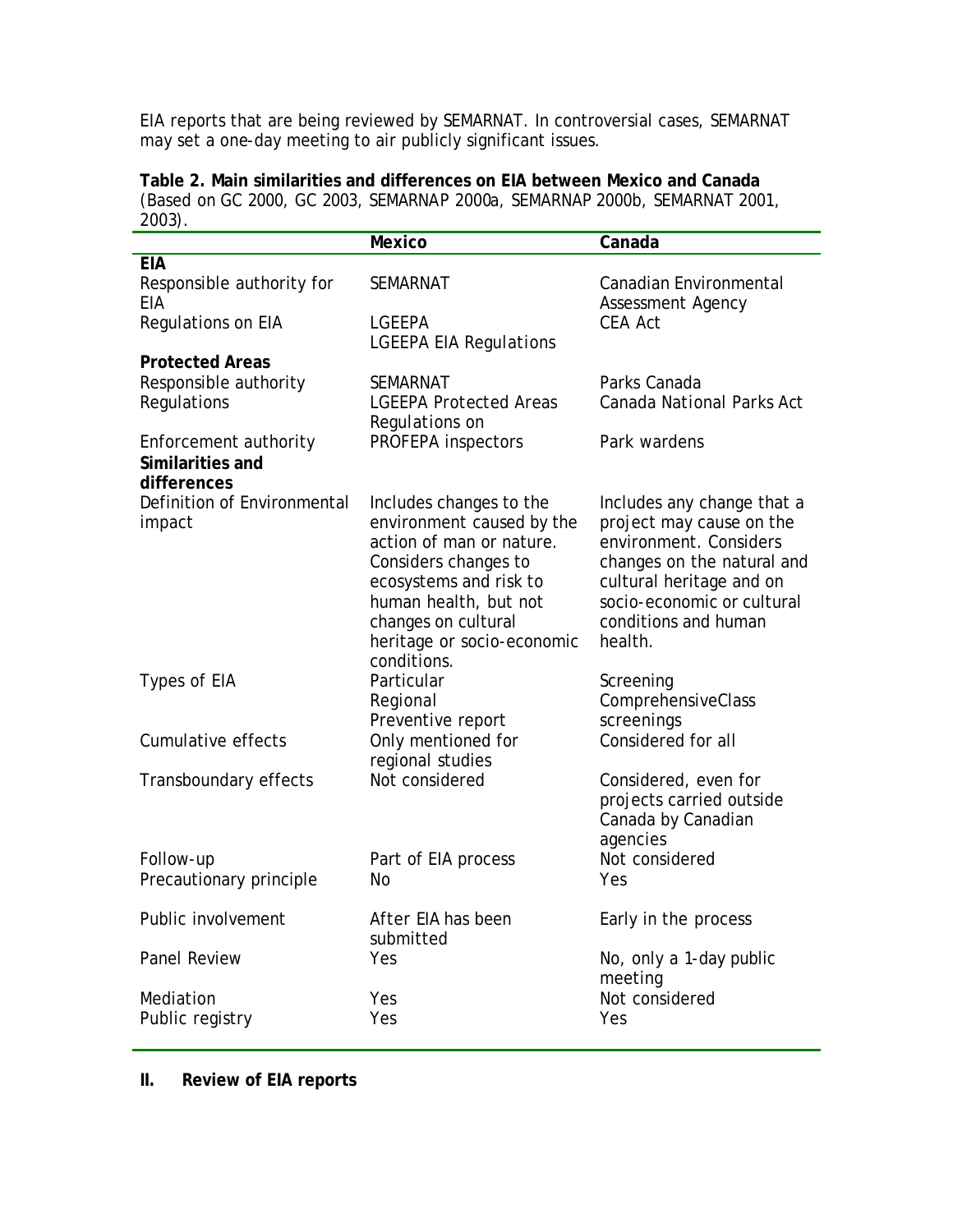The review showed that the EIA reports reviewed did not include an analysis of cumulative effects. Only one report (Canal) mentioned that some impacts resulting from the project could be cumulative. However, it contained no further consideration of cumulative effects since neither the assessment of significance of impacts nor the mitigations measures dealt with those impacts.

### Score of EIA reports reviewed

The maximum score that can be obtained in the adopted ranking scheme, if all items are covered in depth, was 128 points. All assessments scored very low, from 4 to 18 (see Table 3). The more developed sections of reports included project description, followed by the description of local environments. Clearly, one area not covered by the projects was the management of impacts. The reports including neither follow-up programs or their implementation. For purposes of comparison, the scores reported by Mendoza et al. (2002) for cumulative effects assessments carried out for Canadian protected areas ranged from 20 to 65.

|                  | Phone          | Bank of Canal   |    | Rio      | St Felipe | Salt     | Lime           | Metal  |
|------------------|----------------|-----------------|----|----------|-----------|----------|----------------|--------|
|                  |                | towers material |    | Lagartos |           | mine     | stone          | mining |
| Scoping          | $\overline{2}$ | 3               | 4  |          | 3         | 3        |                |        |
| Study area and   |                |                 |    |          |           |          |                |        |
| methods          | 2              | 3               | 5  | 4        | 3         | 5        | 0              |        |
| Significance     | $\mathfrak{D}$ | 2               | 1  | 0        | 1         | $\Omega$ | 0              | 0      |
| Local and        |                |                 |    |          |           |          |                |        |
| Regional context | 4              | 3               |    | 4        | 5         | 4        | O              |        |
| Projects         | 5              | 5               | 6  | 3        | 4         | 4        | $\mathfrak{D}$ |        |
| Mitigation and   |                |                 |    |          |           |          |                |        |
| Recommendations  | $\mathcal{P}$  | $\mathcal{P}$   | 0  | 2        | 2         | $\Omega$ | 0              | 0      |
| Monitoring       |                |                 |    |          |           |          |                |        |
| program          | $\mathcal{O}$  | 0               | 0  | 0        | 0         | 0        | 0              |        |
| Implementation   | 0              |                 | 0  | 0        | 0         | $\Omega$ |                |        |
| Total score      | 17             | 18              | 18 | 15       | 18        | 16       | 3              |        |

Table 3. Scores of EIA reports.

In general, the reports displayed similar deficiencies on the three sections covered by the model. Below is a summary on a section-by-section basis.

### Scoping

- Lack of description of scoping process;
- No setting of objectives or goals for biophysical, social, or economic components;
- With one exception, indicators or Valued Ecosystem Components were not identified.

Study area, methods, and significance of impacts

- The studies contained a brief description of park ecosystems.
- Boundaries of the study areas were not clearly defined.
- Analysis focused on the direct impacts likely to result from the projects.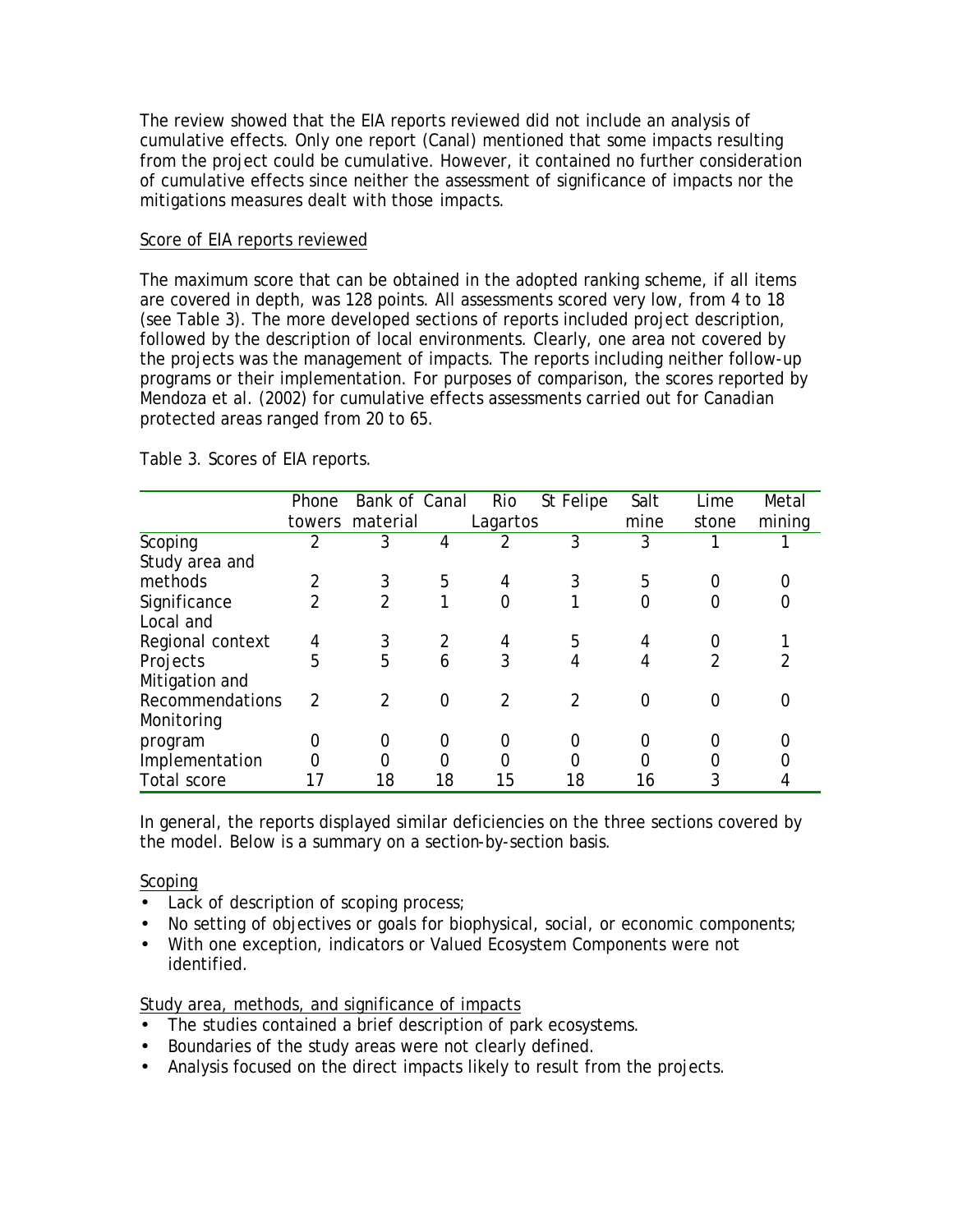- Seven studies evaluated only one phase of a major project development. The eighth study evaluated the expansion of an existing development and focused on that expansion.
- Only one study presented information on the state of indicators. However, the analysis did not evaluate how that state would be affected by the project. The analysis contained in the other studies was descriptive and not based on specific indicators.
- Information on methodologies was minimal. Two reports mentioned having used field surveys. Three reports specified the methods and criteria used for determining significant impacts: two reports used a list of impacts and a matrix; another used cause-effect linkages.
- None of the reports incorporated in their analysis past and present activities taking place locally or regionally. No information was provided on growth trends for human population or economic activities.
- None of the assessments provided predictions of the magnitude and/or extent of impacts.
- Discussion of project benefits to the local population was not supported by information on socio-economic trends or the state of the environment.
- Except in two cases, the location of proposed developments was not clearly defined; in two cases, it was inaccurate and ostensibly placed the project outside protected areas.

## Management of environmental effects

- No information was provided on the management of impacts, except for the provision of mitigation measures.
- Mitigation measures focused on direct impacts and therefore did not address any of the potential cumulative effects either mentioned by the reports or which could be expected based on the information provided.
- Two of the projects provided tables relating the impacts to the mitigation measures. Nevertheless, the recommendations included actions that by themselves could cause additional impacts not addressed in the study. None of the reports assessed residual impacts.
- Four assessments made mention of stakeholders who could participate in the implementation of mitigation measures; however, this was treated superficially. In general, there was no identification of areas of responsibility for implementing mitigation measures and none of the studies provided suggestions for follow-up.

## **III. Interviews with Mexican managers**

The informants (park managers and staff) agreed on the need for improving EIA practice in Mexico to make it more useful for protected areas management. In general, the informants considered that EIA and cumulative effects assessment are tools that can be very useful towards helping protected areas to achieve conservation goals. However, the current practice needs to deliver higher-quality reports. The informants considered that the legislation was sound in its intention but that it was not enforced properly.

The following paragraphs summarize what informants perceive as the main problems and possible solutions.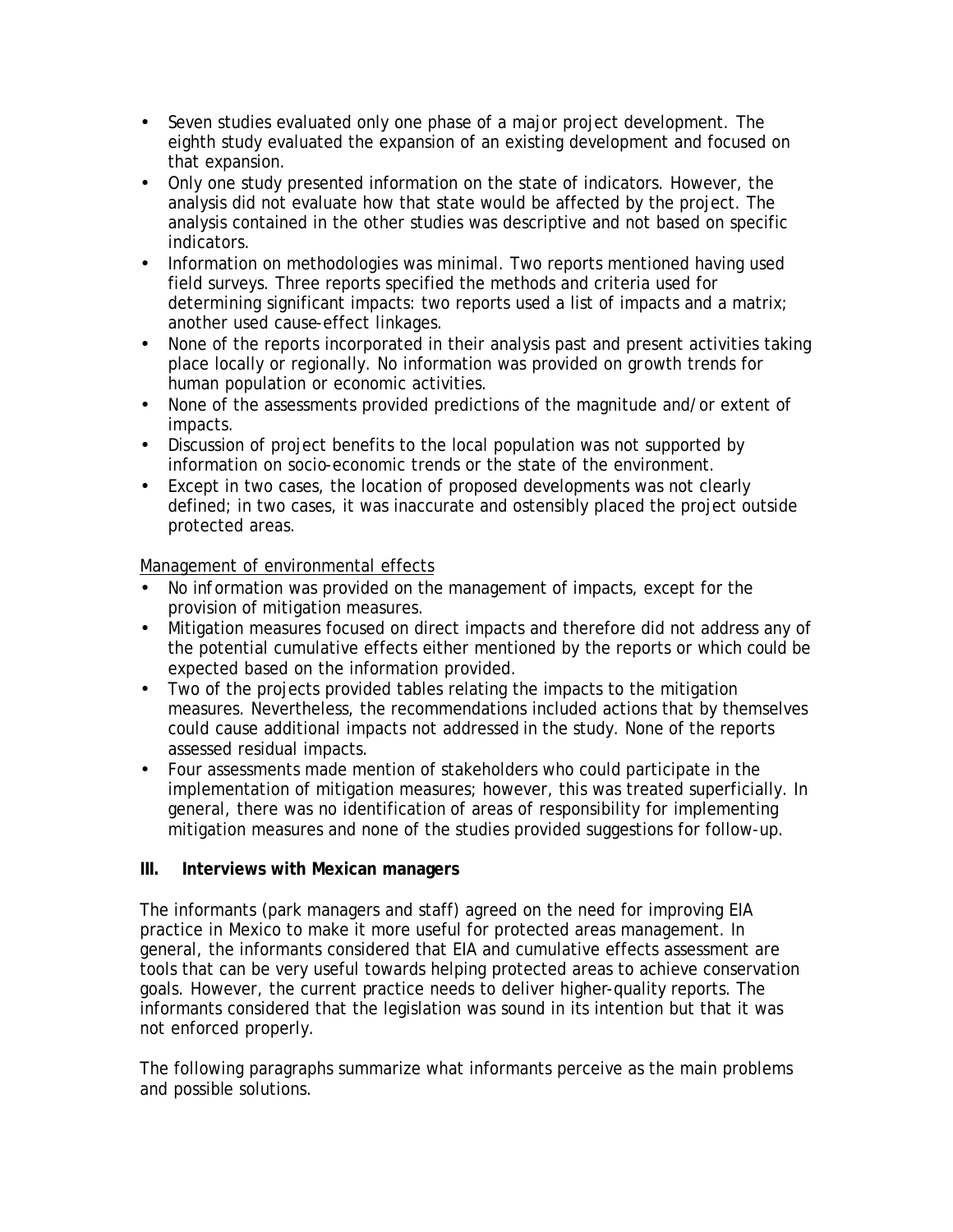• **What are the main problems you perceive regarding the quality of EIA reports?** The general consensus was that the quality of the EIA reports is poor. The main reason was that the assessments are not based on good or up-to-date scientific information and, further, that the people conducting the assessments do not have enough knowledge about the EIA process, the ecosystems, or the socio-economic context.

A second reason was that the analysis of impacts is often superficial and incomplete because relevant information about the project and the receiving environment is omitted. Three informants commented that some projects use inaccurate information, do not disclose information about the actual scope of the project, and that the reports may diminish the significance of potential impacts without proper analysis.

A third reason is that there is not enough coordination between consultants and park staff during the assessment. This may determine that the mitigation measures end up being not be feasible for the proponent or useful for the park. The reports usually focus on direct impacts to the biophysical environment and there is not proper evaluation of the potential impacts on human health or on socio-economic conditions. The reports do not consider cumulative or residual effects either through the analysis or the mitigation measures.

A fourth reason is that some proponents perceive EIA as merely paperwork and leave its completion to the end of the project design, when most decisions have already been taken, and other approvals granted or in process. Thus, the assessments may be done poorly just to meet the deadlines

#### • **What other factors may influence the efficiency of the EIA process?**

The first factor identified by informants was that parks do not have staff appropriately trained in EIA and available for conducting thorough reviews. Therefore, when a report is given to the park management for comments, staff may not be qualified and able to review it and to comment appropriately.

A second factor was the politics behind the review process. One informant whose previous position was as a reviewer of EIA reports indicated that, when measures were inadequate or non-existent, the staff would often be called upon to propose measures; however, it was left to upper-level authorities to decide which measures would be part of the final conditions for approvals. The other four informants commented that economic interests might still, in some cases, take precedent over environmental or human health concerns.

A third factor was the endorsement of projects before EIAs are conducted. There was a general perception that cases still occur where projects have already been approved. In those cases, EIA is used to deal with the major impacts that could be expected; cumulative effects and other potential impacts are not identified or considered. In other cases, EIA may be replaced by zoning plans, which are another class of instrument used to regulate land use but which are not directly intended to evaluate environmental impacts. The construction of a dam inside a national park, in north-east Mexico, was given as an example of the first case. A regional tourism development program in the Pacific and Baja coasts, known as Escalera nautica, was given as an example of the second case. The exploration phase of the proposed limestone-mining project evaluated in one of the reports reviewed had approval to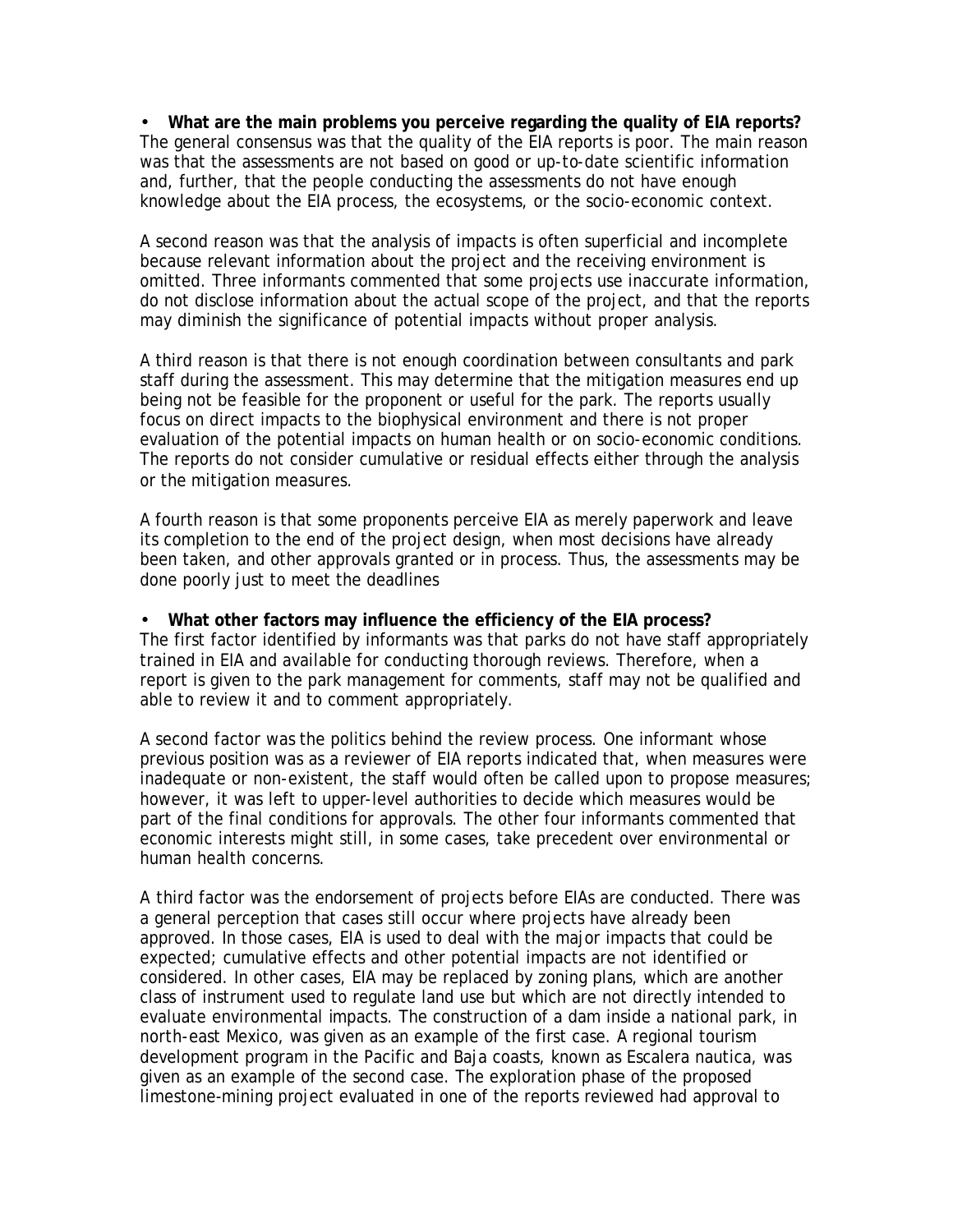proceed from authorities outside SEMARNAT, even when there was controversy about the actual location of the project and the resulting impacts.

### • **How useful have the assessments been for park management purposes?**

Informants agreed on EIA being consolidated as a management tool and aid for decision-making although there was room for improvement. Four informants indicated that the assessments were not useful for parks because of their poor quality and inadequacy, or total lack, of recommendations. Despite that, informants considered that EIAs were helpful for identifying controversies and potential impacts that should be addressed. Two informants mentioned that regional EIAs should automatically be required for projects affecting protected areas. This form of EIA has a great potential to preserve protected areas since is the only one requiring assessing cumulative effects. However, this would require amending the law to pay more attention to cumulative effects; another way of reaching this goal could be making the process more proactive.

Informants considered that EIA could be more useful for park management if there were more collaboration between proponents, consultants, and park staff from the early stages of the process.

#### • **What role do you think assessing cumulative effects may have for improving park management?**

Informants indicated that there have not been evaluations of cumulative effects for parks, and that doing it would be very helpful for identifying and mitigating the factors contributing to the degradation of park ecosystems and ecological processes. In their opinion, there is insufficient knowledge of cumulative effects and methods to assess them and these effects are not properly addressed by current legislation and practice. This could be in part because thresholds or limits of acceptable change are not known, and in part because applications are often submitted for individual works and not for entire projects. This piece-by-piece approach evade the need for regional assessments.

One agency staff member mentioned that they would like to use the precautionary principle when deciding on how many applications for a single activity, such as tourism, may be granted without affecting the capacity of the ecosystems, but this principle is not considered in the law. Three informants mentioned that there are gaps in existing regulations, which contributes to leaving cumulative effects unattended. These gaps may arise in the form of activities for which no regulations have been created, or in the form of discrepancies among different laws and procedures that diminish the effectiveness of inter-agency coordination.

### • **How have EIA been used for assessing a park's own operations?**

Informants indicated that, in general, EIAs are not formally done for internallygenerated projects. The legislation requires an EIA for works or activities taking place inside protected areas. However, protected areas do not have the staff or resources to carry out EIA for works or activities needed for the park operations. One informant mentioned that, during the planning process for a work or activity, staff discusses the design and tries to incorporate mitigation measures. Another informant indicated that two EIAs were conducted for two activities necessary to achieve long-term goals stated on the management plan. However, the proponents were the municipalities involved and not the park. In general, there is not a distinct assessment of the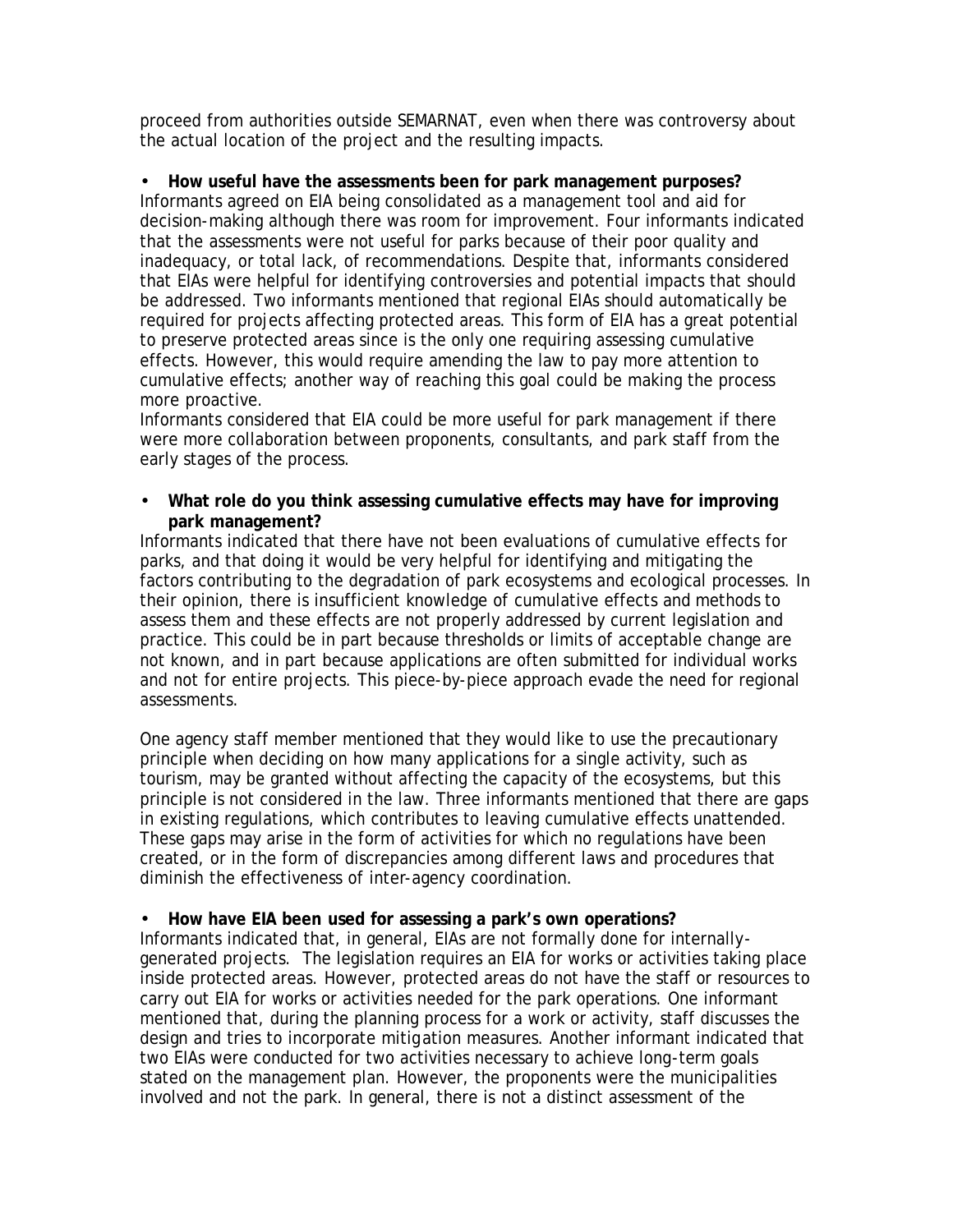environmental impacts associated to the design and implementation of projects undertaken by park authorities, such as facilities or conservation works.

# • **What do you think is needed to make EIA more effective for park management?**

Seven aspects were identified by informants as critical to improving EIA effectiveness in Mexico.

- Ensure that EIA reports based their analysis on up-to-date scientific information about the park, its ecosystems, and its area of influence. Although this is implied, informants reported that the information used on EIS may be very poor and outdated.
- Require more collaboration with park staff from the beginning of the EIA process, and from the design phase of the project if applicable. This could help to strengthen project design and mitigation measures, based on park staff's knowledge about the park's ecosystems, which may be more extensive than the knowledge of those carrying out the assessments.
- Address the discrepancies between the *LGEEPA* and other laws that regulate economic activities generating impacts on protected areas. For instance, Amendments to *LGEEPA* in 2003 eliminated the requirement of EIAs for forest plantations. One informant considered that this could have future implications for protected areas. Another informant indicated that the *Mining Law* [AMD: give proper name if possible & italicize it]has not been reviewed since decades and that, as it is now, land claims take precedence over other uses such as conservation.
- Promote changes on the *LGEEPA* and regulations to require a greater consideration of cumulative effects. Most of the applications are for particular EIAs, which do not require analysis of cumulative effects.
- Relate the mitigation measures to the goals of the park's management plans. For instance, after the EIA for the salt-mine, the park engaged in water quality monitoring as recommended. However, indicators were not linked to the park's management objectives; therefore, the results of monitoring do not address the information needs of park management.
- Provide training for park staff on EIA so they are able to provide better recommendations on the rejection or approval of projects or on the adequacy of the mitigation measures.
- Make enforcement more efficient. Currently, enforcement of the environmental regulations is the responsibility of the Environmental Prosecutor Agency PROFEPA, which is part of SEMARNAT. However, there are very few inspectors per region of the country and park staff do not have direct authority to inspect the implementation of mitigation measures. In addition, the prosecution process is complex, it involves different departments within the SEMARNAT, and is very slow because of chronic staff shortages. The offenders are charged only in a few cases and the damage is not repaired.

### **IV. Improving EIA outcomes and their effectiveness for achieving protected areas' management goals.**

Three major concerns arose form the perspective of cumulative effects (CE). First, CEs were not evaluated at all in the reports reviewed. Even when the reports provided information that suggested the possibility of CE, the discussion about the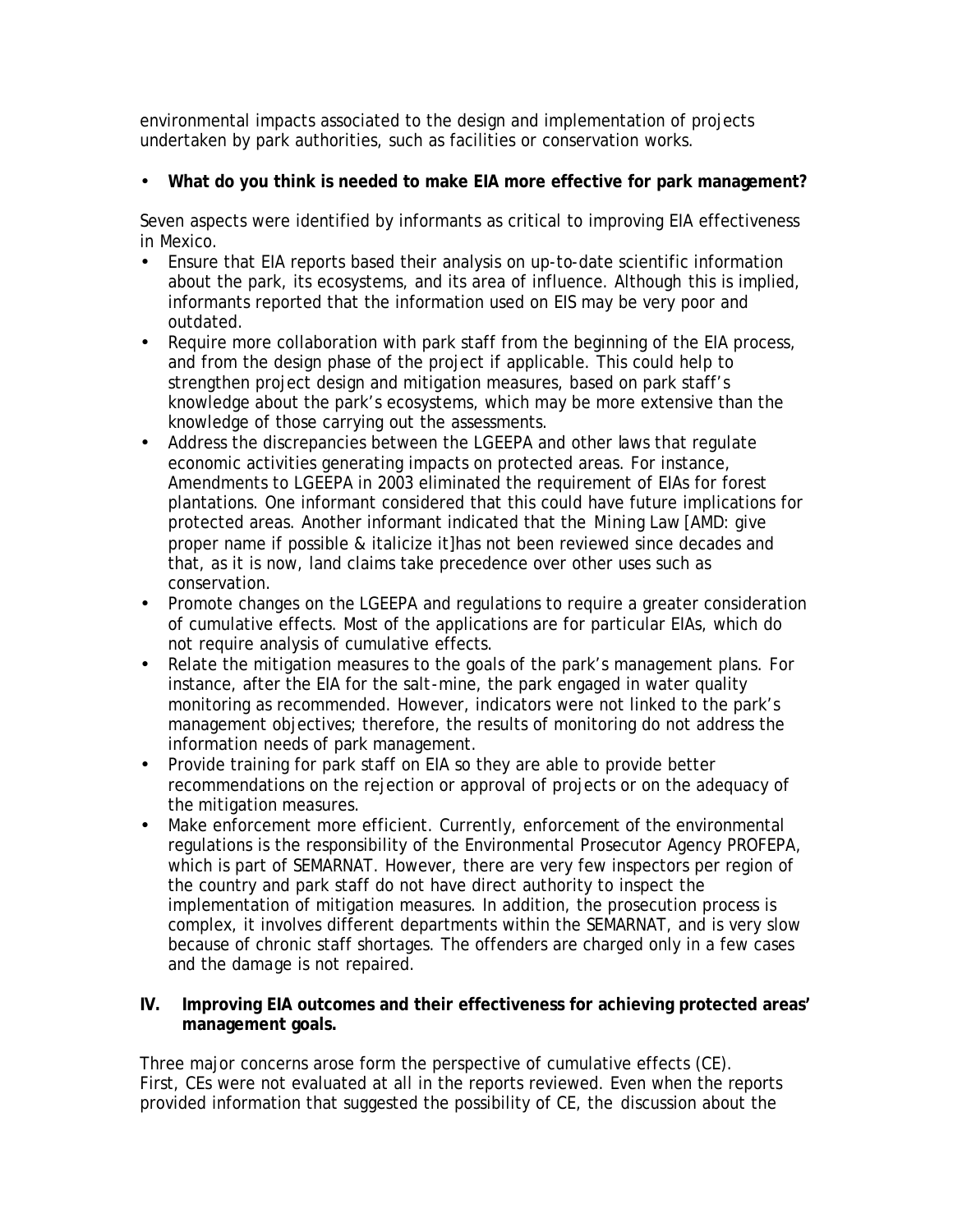expected impacts focused on the evident direct impacts to the physical environment that would result from selected activities. The assessments did not evaluate to what extent the social and environmental components would be affected or what indirect effects could result from the activities.

Secondly, proponents are submitting EIA reports on a piecemeal basis. To the knowledge of the interviewees, in none of the cases have the proponents presented additional EIAs for the other phases or works that would be related to the projects. For instance, the reports for the delimitation of municipal lands (St. Felipe and Rio Lagartos) evaluated only the landfill and vegetation removal needed for the change in land use; they did not evaluate the projects for urban development that would be carried out in those lands. The report for a mining project (Metal mining) did not mention at all the kind of mineral the exploration was for and the report located the project outside the protected area when, in fact, it was inside it, according to park staff. In this case, the exploration would be exempted from EIA if the works were to take place outside a protected area.

Third, there was not analysis of residual impacts. Besides the failure of mitigation measures to address cumulative effects, the measures had the potential to cause additional impacts not addressed by the studies. For instance, two studies suggested using plastics and non-biodegradable materials for leveling lands. The reports did not address how that would affect water quality and supply for the local people since drinking water comes form shallow underground aquifers replenished by infiltration through the karst.

This research highlights two additional concerns. The first one is that no Valued Ecosystem Components or indicators were used for the analyses, and the determination of significance was not supported by scientific information on the state of the environmental or socio-economic conditions, or information on future trends. Three of the reports mentioned wildlife species that could be affected by the proposed activities. From these, only one (Salt Mine) provided information on the status of specific biophysical and socioeconomic components. However, it did not estimate what influence the project would have on specific indicators associated with these components.

The second concern identified by this research is the risk of over-simplifying the EIA process. It was observed that all assessments followed a pre-determined format. SEMARNAT has been preparing guides for assessing groups of activities through regional or particular EIAs (SEMARNAT 2004); this is to ensure that the EIA reports cover the elements necessary to evaluate the projects. However, despite covering the items that were applicable according to SEMARNAT guidelines, the reports' assessment of environmental impacts was superficial and incomplete. Similarly, the mitigation measures were not appropriate for managing the resulting environmental impacts, both from the point of view of the researcher and of the informants. The only question addressed in the formats used for the reports in relation to protected areas was if the project was inside or near a protected area. The formats did not have items related to interactions of the project with other local or regional activities. This calls for further analysis of whether the elements of the existing guidelines are appropriate for dealing with the various environmental impacts that protected areas are receiving.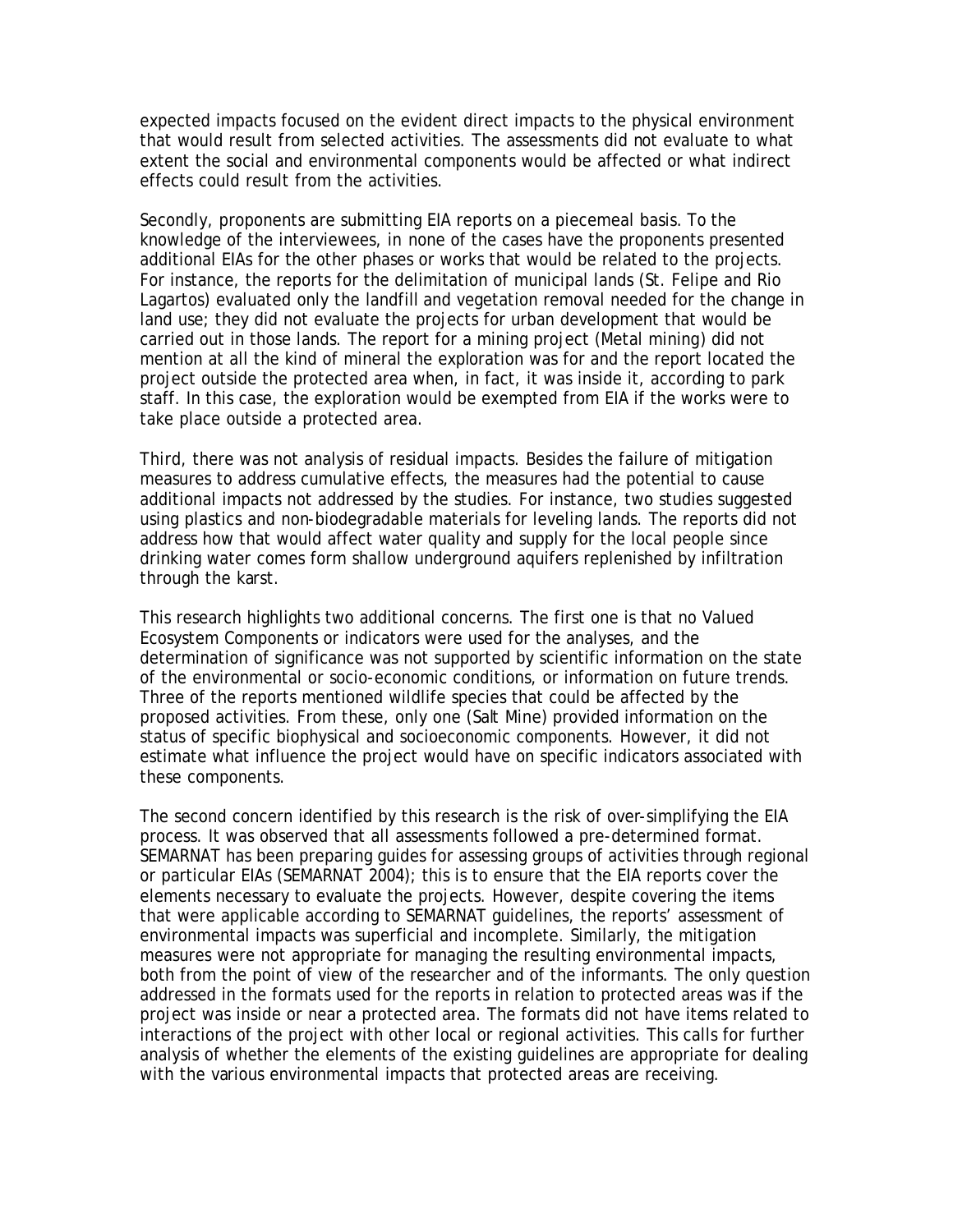#### **CONCLUSION AND RECOMMENDATIONS**

Although EIA has been used as an aid when making decisions about projects that may have significant negative effects on protected areas, both the practice and the regulations guiding that practice in Mexico could stand significant improvements. A comparison of the environmental regulations between Mexico and Canada suggests that the EIA process is less participative and proactive in Mexico than in Canada. This is mainly because the *LGEEPA* and the *EIA Regulations* do not have mechanisms that allow for public input early in the process, such as commenting on the terms of reference for EIA studies to be done in relation to projects. Public participation in Mexico takes place after the EIA report has entered into the public registry and is under revision by SEMARNAT. In addition, although the Mexican legislation specifies EIA as an instrument to promote sustainable development and environmental protection, it does not consider the precautionary principle or emphasizes ecological integrity when deciding on projects affecting protected areas, as it is done in Canada.

This review of EIA Reports, although based on a small sample, showed that EIA reports are not addressing cumulative effects even when the information provided about the projects suggests that they might occur. The low score that EIA reports received reflects the fact that they did not provide information on items considered relevant, and that analysis of the potential impacts of the project and their significance was superficial. The scores also reflect a lack of evaluation of residual effects and the focus of mitigation measures on direct impacts.

The review of EIA reports showed a trend that was later confirmed by Mexican managers and staff of protected areas. They indicated that, although EIA is becoming a helpful tool to identify and mitigate environmental impacts, the reports are generally of poor quality, especially in regards to the use of scientific information for determining the significance of impacts, the appropriateness of mitigation measures, and the usefulness of the reports for park management needs.

A major concern for Informants was that cumulative effects are not evaluated and the current legislation only requires their evaluation for regional EIAs. Informants indicated a need to assess cumulative effects for all projects affecting protected areas.

### Recommendations

The following is a summary of actions that could strengthen the role of EIA in the interest of improving management of protected areas in Mexico (Figure 1).

- Provide park staff with training in conducting and reviewing EIAs.
- Enhance the treatment of cumulative effects on the *LGEEPA* and *EIA Regulations*: require them for both types of assessments.
- Make the process more proactive. Incorporate involvement of park staff and public participation early in the process.
- Incorporate the precautionary principle into environmental legislation and policy.
- Require an EIA for entire projects and not for individual phases.
- Include the requirement for a follow-up program with clear roles and responsibilities to conduct it in *EIA Regulations, Protected Area Regulations,* and *LGEEPA*.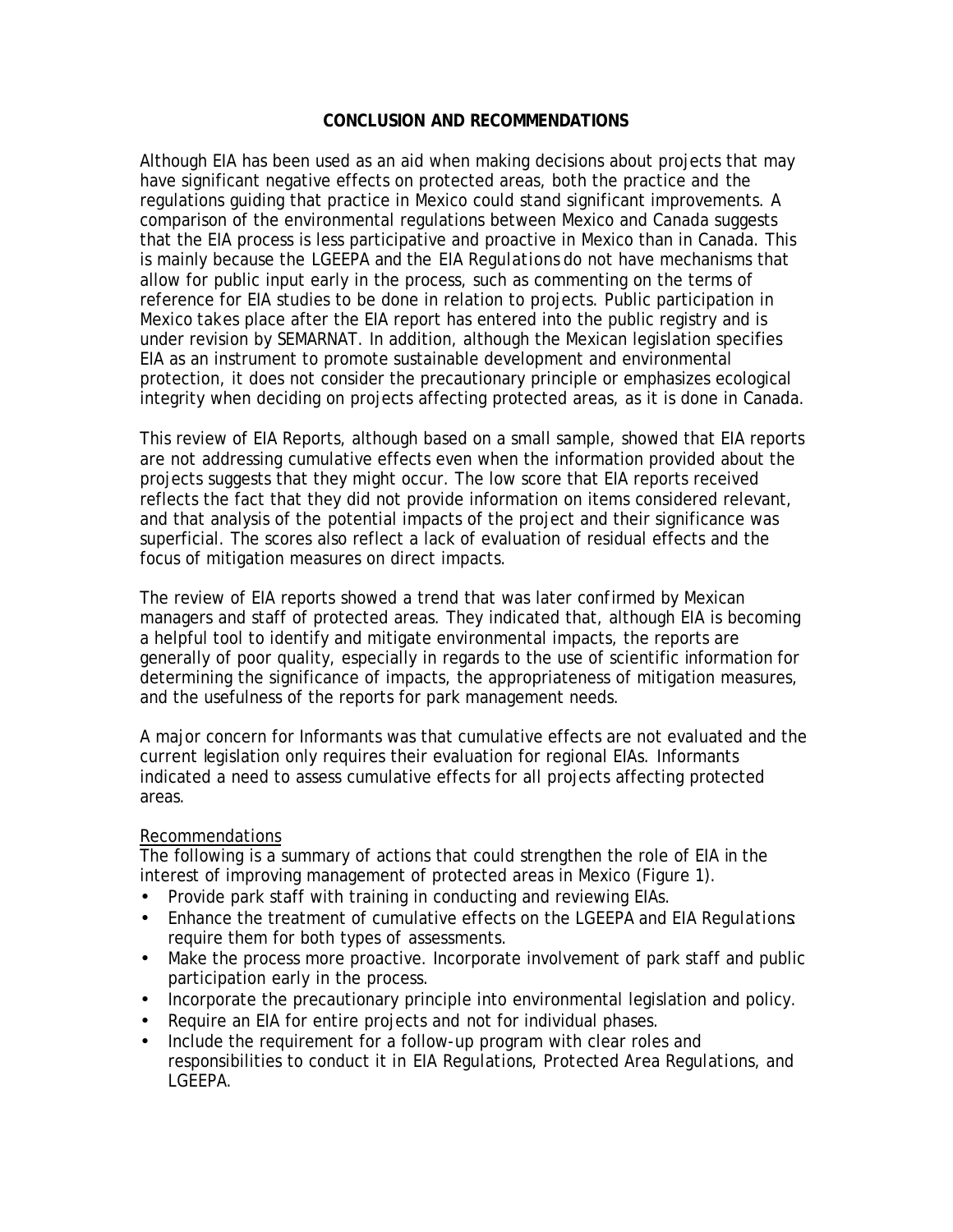- Make enforcement more efficient by empowering park staff to supervise the implementation of mitigation measures and follow-up programs, and to sanction offenders if required.
- Create a system to assess CE at local and regional levels by integrating information from individual EIAs.
- Conduct a gap analysis to determine areas not properly covered yet by official norms or EIA regulations.

#### **References**

Americal. 1998. Estudio geológico-minero de valuación de un yacimiento de caliza, localizado en el Cerro La Calera, Municipio de Cananea, Sonora.

ARL Construcciones, S. A. de CV. 2000. Manifestación de Impacto Ambiental. Ubicación de tres bancos de material dentro de la zona de amortiguamiento de la Reserva de la Biósfera el Pinacate y Gran Desierto del Alter para fabricar mezcla asfáltica que se aplicará en el recarperteo de la carretera Sonoyta-San Luis Rio Colorado.

Canter, L. 1999. Cumulative Effects Assessment. pp. 405-440*In* Handbook of environmental impact assessment. *Edited by* J. Petts. Blackwell Science, Ltd., Oxford, U.K.

(CINVESTAV) Centro de Investigaciones y Estudios Avanzados del IPN. Sección Ecología Humana. Unidad Mérida. 1992. Estudio de Manifestación de Impacto Ambiental para la rehabilitación del estero Chichaltun, Rio Lagartos, Yucatán. Estudio de Impacto Ambiental en su modalidad específica del canal de entrada y dársena del Refugio pesquero Rio Lagartos. Proponente: Delegación Federal de Pesca en Yucatán. Unidad de Infraestructura y flota.

Consultores en Ecosistemas AC. 2000. Manifestación de impacto ambiental, modalidad particular por la desincorporación de terrenos para fundo legal de Rio lagartos, en Rio Lagartos, Yucatán.

Consultores en Ecosistemas AC. 2001. Manifestación de impacto ambiental, modalidad particular por la desincorporación de terrenos para fundo legal de San Felipe.

(CEQ) Council on Environmental Quality. 1997. Considering Cumulative Effects under the National Environmental Policy Act. Council on Environmental Quality. Executive Office of the President, Washington, D.C.

(GC) Government of Canada. 2000. Canada National Parks Act. Bill C-27. Assented to 20th. Octobre 2000. Canada Gazette, Part III, vol. 23(4), Chapter 32. 2000.

(GC) Government of Canada. 2003. Canadian Environmental Assessment Act. Office consolidation, November. Canadian Environmental Assessment Act. Unofficial Consolidation of the Comprehensive Study List Regulations, Exclusion List Regulations, Inclusion List Regulations, Law List Regulations (as amended 4 November, 1999) and Regulations amending the Comprehensive Study List Regulations, Exclusion List Regulations, Inclusion List Regulations, and Law List Regulations. Canadian Environmental Assessment Agency. http://www.ceaa-acee.gc.ca/013/index\_e.htm Last Accessed 2002-04-13.

Industria Salinera de Yucatán, S. A. 1994. Manifestación de impacto ambiental, sector industrial, Industria Salinera de Yucatán, S.A. Cierre del vaso evaporador No. 1, desplazamiento del bombeo primario al mismo vaso y habilitación de los cristalizadores 6 y 7.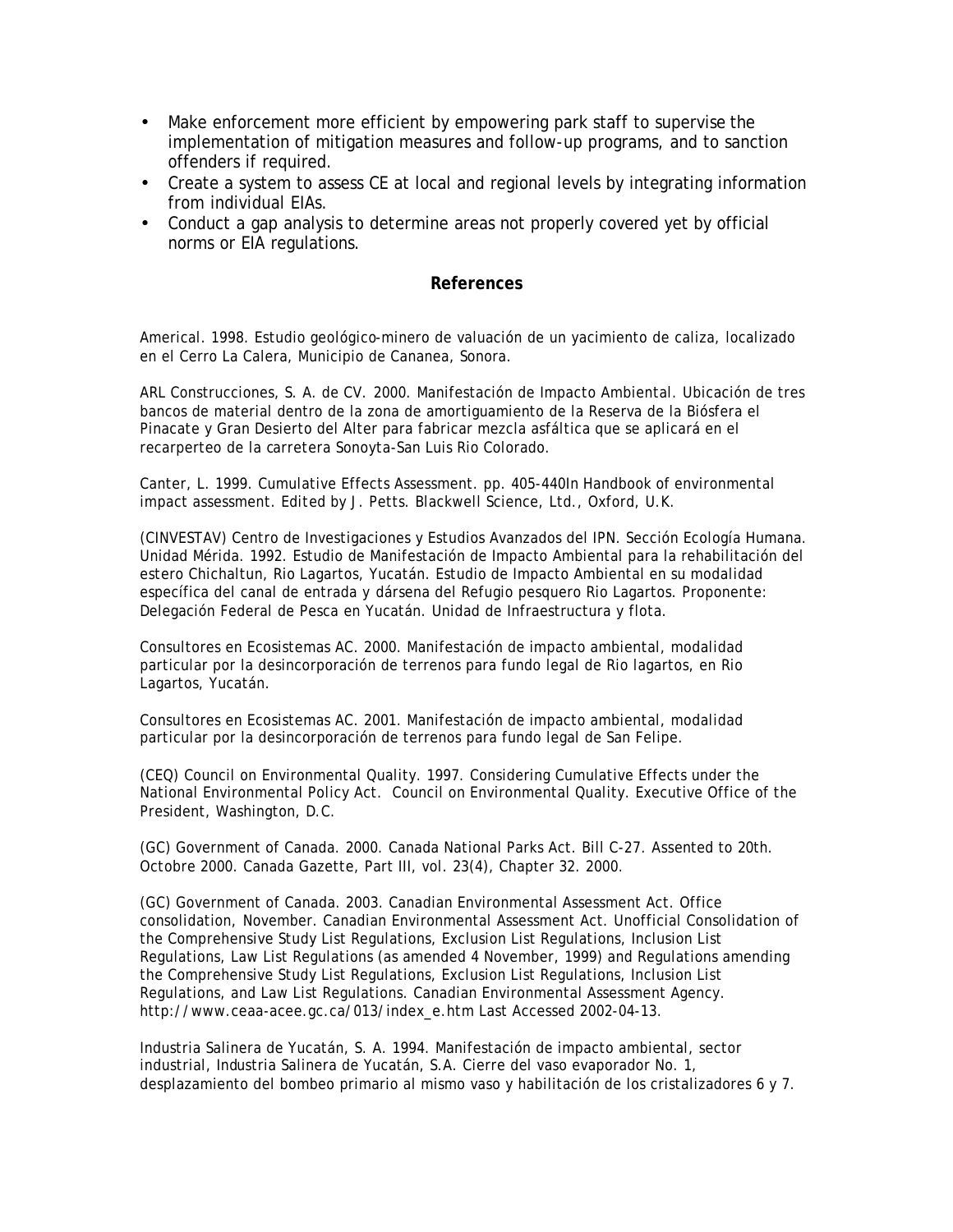Mendoza, A., Spaling, H., and Ross. W. 2002. Review of cumulative effects assessments for protected areas. *In* Cumulative Environmental Effects Management. Tools and Approaches. *Edited by* A.J. Kennedy. Alberta Society of Professional Biologists, Edmonton, Alberta, Canada. pp. 345-363.

Minera Teck, S. A. d. C. V. 1997. Informe preventivo al que se refieren los artículos 7° and 8° del Reglamento de la Ley General del Equilibrio Ecológico y la Protección del Ambiente en materia de impacto ambiental. Proyecto Tordillo.

Movitel del Noroeste, S. A. d. C. V. 2000. Manifestación de Impacto Ambiental. Modalidad particular. Vías generales de comunicación. Instalación y operación de tres sitios celulares dentro de la Zona de amortiguamiento de la reserva de la Biósfera El Pinacate y Gran Desierto de Altar.

Nelson, J.G. 1978. Canadian national parks and related reserves: development, research needs and management. pp. 43-88. *In* International experience with national parks and related reserves. *Edited by* J.G. Nelson, R.D. Needham, and D.L. Mann. Department of Geography, Faculty of Environmental Studies, University of Waterloo, Publication Series No. 12, Waterloo, Ontario, CA.

Punch, K. 1998. Introduction to social research. Quantitative & qualitative approaches. Sage Publications, Thousand Oaks, California, USA.

Sadler, B. 1996. Environmental assessment in a changing world: evaluating practice to improve performance. International study of the effectiveness of environmental assessment. Final Report. International Association for Impact Assessment, Canadian Environmental Assessment Agency. Minister of Supply and Services, Canada.

(SEMARNAP) Secretaria del Medio Ambiente, Recursos Naturales y Pesca. 2000a. Reglamento de la Ley General del Equilibrio Ecológico y la Protección al Ambiente en Materia de Áreas Naturales Protegidas. México, D. F., Diario Oficial de la Federación, 30 de Noviembre de 2000. Pp. 43-72.

(SEMARNAP) Secretaria del Medio Ambiente, Recursos Naturales y Pesca. 2000b. Reglamento de la Ley General del Equilibrio Ecológico y la Protección al Ambiente en Materia de Evaluación del Impacto Ambiental. México, D. F., Diario Oficial de la Federación, 30 de Mayo de 2000. 26 pp.

(SEMARNAT) Secretaria del Medio Ambiente y Recursos Naturales. 2001. Ley General del Equilibrio Ecológico y la Protección al Ambiente. Diario Oficial de la Federación, diciembre 31, 2001 http://www.semarnat.gob.mx/wps/portal/.cmd/cs/.ce/155/.s/4039/\_s.155/4034

(SEMARNAT) Secretaria del Medio Ambiente y Recursos Naturales. 2003. Reformas a la Ley General del Equilibrio Ecológico y la Protección al Ambiente. Diario Oficial de la Federación, Diario Oficial de la Federación, febrero 25, 2003.

(SEMARNAT) Secretaría del Medio Ambiente y Recursos Naturales. 2004. SNIRAN. Sistema Nacional de Información Ambiental y Recursos naturales. Secretaria del Medio Ambiente y Recursos Naturales, Diario Oficial de la Federacíon, México, D.F., México. http://www.semarnat.gob.mx/wps/portal/.pcmd/changePageGroupJSPCommand/\_s.155/4064 ?changePageGroupJSPCommand=%2Fwps%2Fportal%2F.cmd%2Fcs%2F.ce%2F155%2F.s%2F3512%2F \_s.155%2F4064. Last accessed 2004-04-10

Yin, R.K. 1994. Case study research. Design and methods. Sage Publications Inc., Thousand Oaks, California, USA.